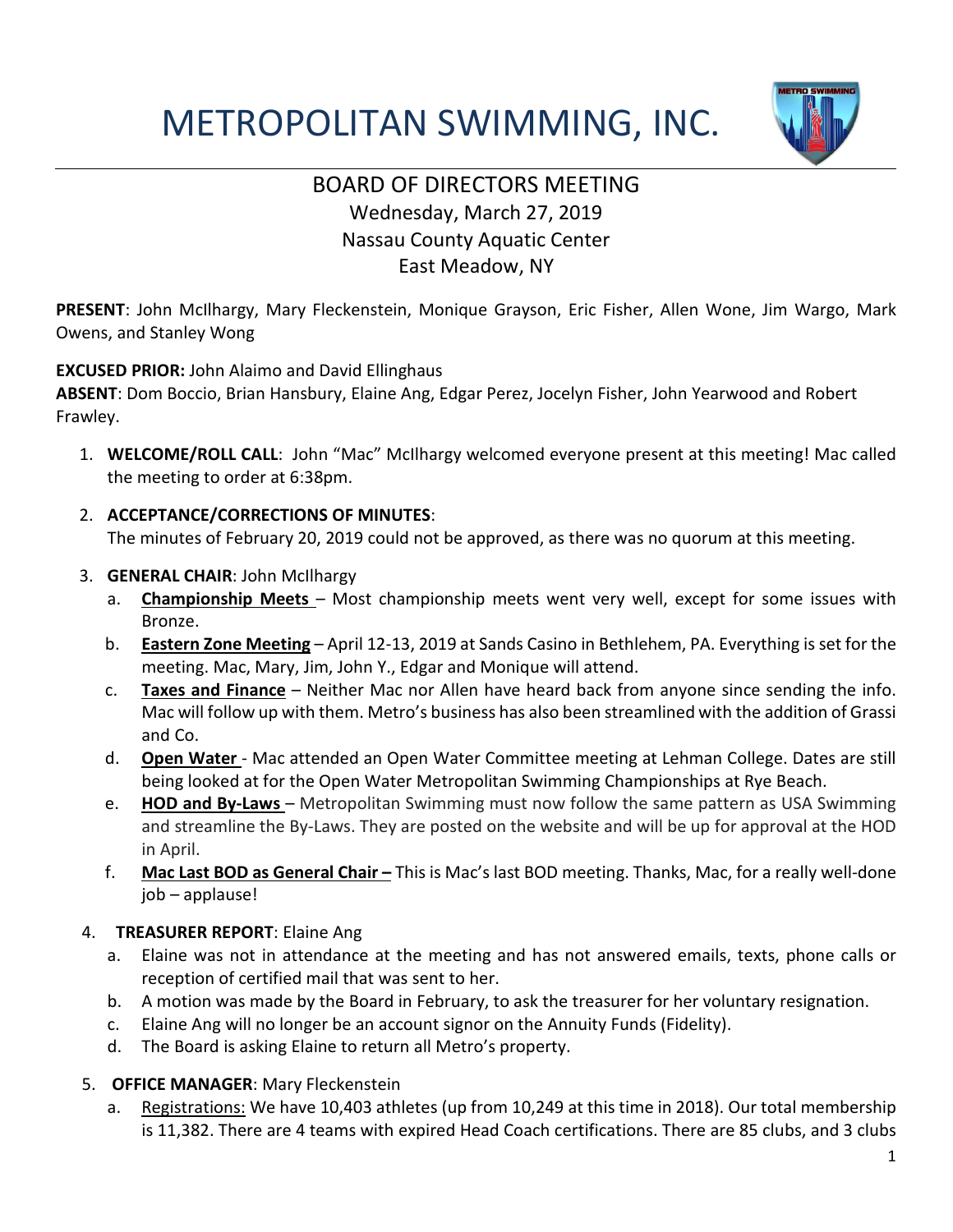that are currently swimming as UN as they are going through the club certification process. All swimmers of those clubs are registered as unattached.

- b. Coaches certifications: Some LSC's fine coaches if their certifications expire!!! We have too many coaches, with expired certifications, on pool deck during practices, and trying to get on the deck at meets. This is a liability and safety issue. What can we do so this doesn't happen anymore? It is the coaches' job to make sure they are fully certified. A recommendation would be that a person on each club checks the coaches' certifications monthly. Maybe charge a processing fee for last minute updated certifications. Long discussion followed. The coaches' representative needs to investigate this and talk to the coaches.
- c. New Athletes' Protection testing: through Center for Safe Sports. Three new courses must be taken for renewal.
- d. Bronze: Pre-meet recons were done for all three meets as per the meet announcements. Meet announcements also mentions that athletes must have swam their events as least once prior and have a time in SWIMS for all events. Times not found after the recons: South -10 pages. Central -15 pages. North –11 pages. All three host clubs were notified that this was unacceptable and that they needed proof of times from the teams, or the athletes were to be removed for those events. One of the 3 sites left kids in the meet, including their own, and let them swim the events, mixed in with the other swimmers, but pulled them out after the events were done, marked them as exhibition, and entered those times as time trials. There was a time trials sanction, but it was not run as time trials. Another host also had a time trial sanction and entered the swimmers out of those events and then ran a separate time trial session. What to do about that!!! Swimmers that were previously DQ'd in an event can't use that time to enter the meet – that DQ time is NOT in SWIMS. Long discussion followed. We really are here for the kids but need to follow the meets information! What if a swimmer swam an event in LCM previously within the time period? Meet info wording needs to be carefully updated!

## 6. **SECRETARY/NTV**: Monique Grayson

- a. No report currently.
- b. Things are going well with meet results.
- 7. **FINANCE CHAIR REPORT**: Allen Wone
	- a. Transition period with the new accounting firm is doing well.
	- b. We are in good shape.
	- c. Discussion followed on hotel re-imbursements for officials at meets.
- 8. **ATHLETES REPRESENTATIVES**: Mark Owens (Jr. Rep) and Stanley Wong (at Large)
	- a. Jocelyn Fisher (Sr. Rep) and Robert Frawley (at Large) were not in attendance at the meeting
	- b. Nothing to discuss at this time.
- 9. **SENIOR CO-CHAIRS**: Jim Wargo and John Alaimo
	- a. Jim Wargo's Report in conjunction with Diversity 3 Metro swimmers were named to the Diversity Camp that will be held May 2-5 at the OTC in Colorado Springs:
		- Francesca Arciniegas COND Coach Jim Wargo
		- Edward Park NYSA Coach John Alaimo
		- Evan Morales NYSA Coach Chris Mance
		- Staff for camp: Head Coach David Rodriguez (AGUA) and Assistant Coach Amine Boubsis (92nd Street Y)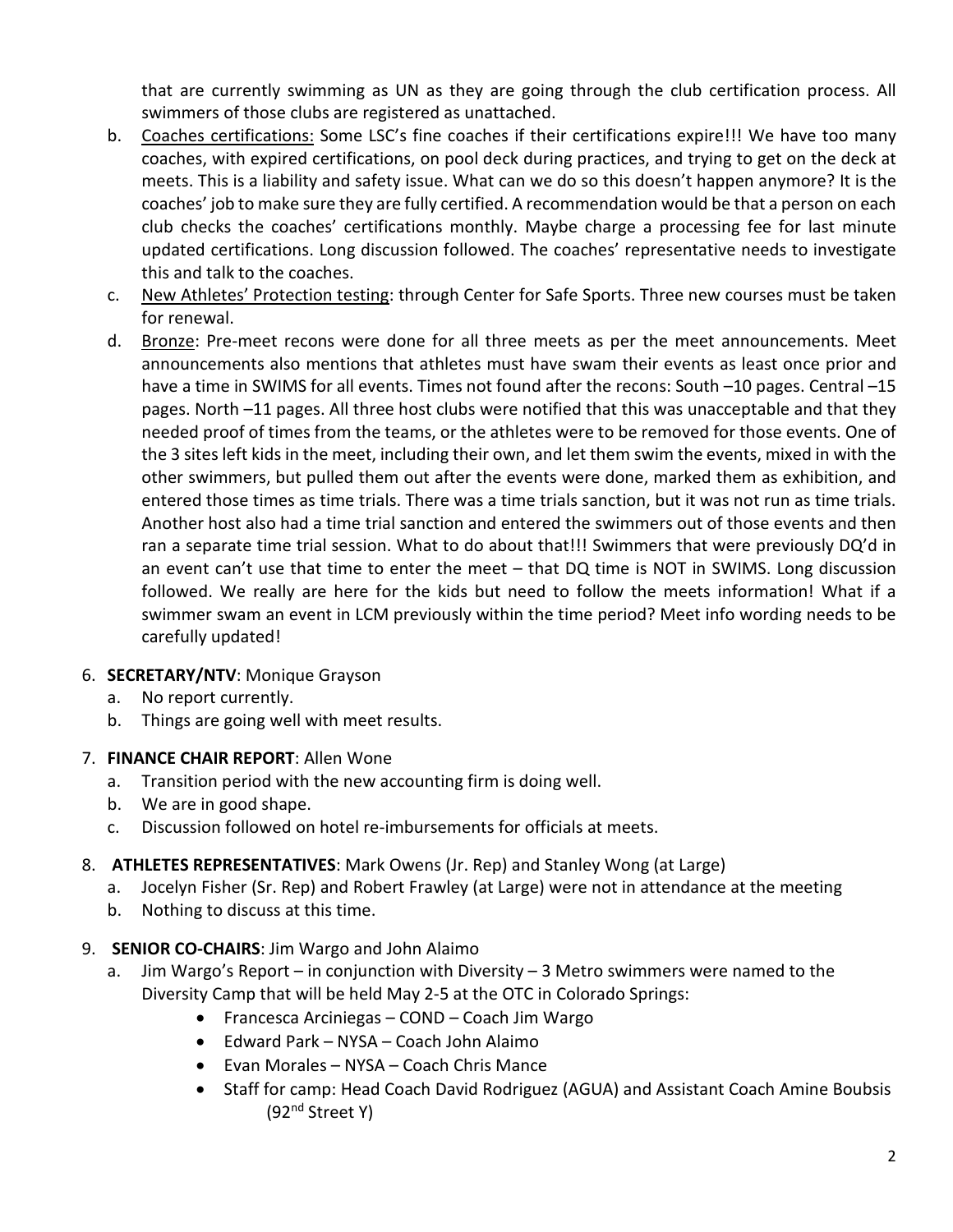- b. New Metro Records were achieved at the NCSA Spring Championship in Orlando this past week, including a **NAG** Record in the 13-14 girls 200 fly by Tess Howley – LIAC - coached by Ginny Nussbaum
- c. ISCA will take place the weekend after this meeting.

#### 10. **ADMINISTRATIVE VICE CHAIRS**: Eric Fisher

- a. Not much to report currently.
- b. Many forms will be revamped as online submission forms.
- c. Revenue from meets are down Meets' attendance is down but Time Trials, Dual and Tri Meets are way up.
- d. How to reverse this trend and how to continue to finance Metro. We need to redefine what an acceptable meet is.
- e. Club Excellence Program Total of \$32,200.00
	- BGNW \$1,300.00
	- LIAC \$10,700.00
	- TVSC \$1,000.00
	- BAD- \$6,000.00
	- COND \$3,500.00
	- WEST \$2,600.00
	- AGUA \$7,100.00
- f. We are over budget for Meet reimbursements. Reasons: we do not raise money from outside of the organization, we do not take money from sponsors and donors, etc.
- g. Proposals to be considered for vote at HOD of April 17, 2019:
	- 1. About facility surcharge by Allen Wone of Sachem Swim Club
	- 2. To change article 301.6 by Eric Fisher, Admin Vice-Chair
	- 3. To change article 304.2 by Eric Fisher, Andin Vice Chair
	- 4. To rule change for championship meets by Jim Wargo and Jon Hubert, Condors Swim Club
	- 5. To Silver Championship changes by Age-Group Co-Chairs and Technical Planning Chair
- h. Recommendation is to not call meets "Invitational" or "Open" meets as most meets are held as invitationals anyway –all teams should be allowed to charge a facility surcharge. An email will go out.

#### 11. **OLD/UNFINISHED BUSINESS**:

None currently

#### 12. **NEW BUSINESS**

No new business

#### **Next Meeting – Mandatory HOD – April 17, 2019 at NYAC**

A motion to adjourn the meeting was made, seconded and approved by all. **Motion carries**. Meeting adjourned at 8:44pm.

Respectfully submitted by Monique Grayson April 14, 2019